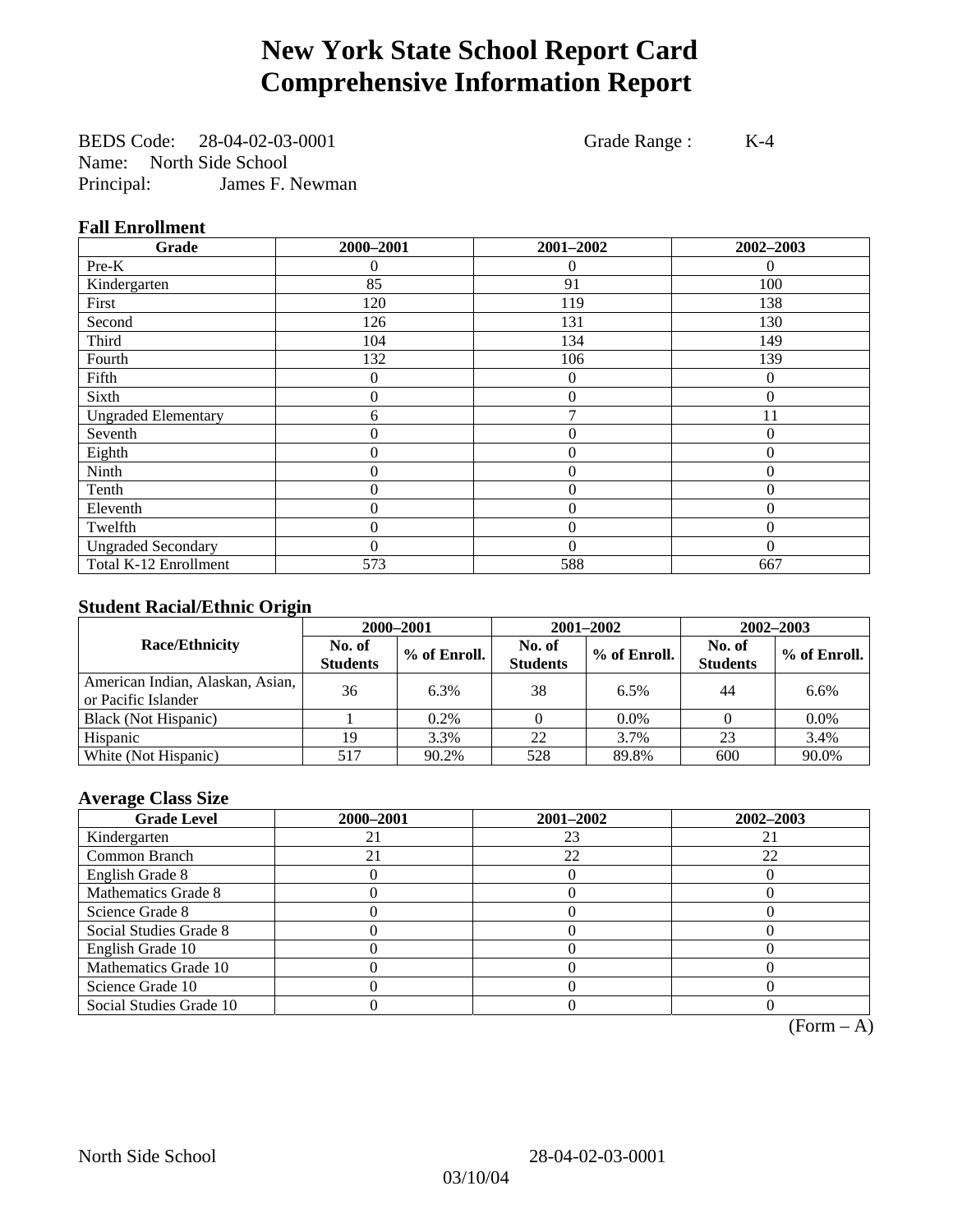#### **District Need to Resource Capacity Category**

| <b>N/RC Category</b> | <b>Description</b>                                                                             |
|----------------------|------------------------------------------------------------------------------------------------|
|                      | This is a school district with low student needs in relation to district<br>resource capacity. |

#### **Similar School Group and Description**

| <b>Similar School Group</b> | <b>Description</b>                                                |
|-----------------------------|-------------------------------------------------------------------|
|                             | All schools in this group are elementary level schools in school  |
| 17                          | districts with low student needs in relation to district resource |
|                             | capacity. The schools in this group are in the middle range of    |
|                             | student needs for elementary level schools in these districts.    |

All schools within the same N/RC category are divided into three similar school groups defined by the percentage of students in the school who are eligible for the free-lunch program and/or who are limited English proficient (also known as English language learners).

#### **Student Demographics Used To Determine Similar Schools Group**

|                                   | 2000-2001 |         | $2001 - 2002$ |         | $2002 - 2003$ |         |
|-----------------------------------|-----------|---------|---------------|---------|---------------|---------|
|                                   | Count     | Percent | Count         | Percent | Count         | Percent |
| <b>Limited English Proficient</b> | 26        | 4.5%    | 28            | 4.8%    | 28            | 4.2%    |
| Eligible for Free Lunch           |           | $.0\%$  |               | $0.7\%$ |               | 0.2%    |

#### **Attendance and Suspension**

|                               | 1999–2000<br>$%$ of<br>No. of |         |                 | 2000-2001 | $2001 - 2002$   |         |
|-------------------------------|-------------------------------|---------|-----------------|-----------|-----------------|---------|
|                               |                               |         | No. of          | $%$ of    | No. of          | $%$ of  |
|                               | <b>Students</b>               | Enroll. | <b>Students</b> | Enroll.   | <b>Students</b> | Enroll. |
| <b>Annual Attendance Rate</b> |                               | 96.0%   |                 | 95.0%     |                 | 95.5%   |
| <b>Student Suspensions</b>    |                               | 0.0%    |                 | $0.0\%$   |                 | 0.0%    |

### **Student Socioeconomic and Stability Indicators (Percent of Enrollment)**

|                          | 2000-2001 | 2001–2002 | 2002-2003 |
|--------------------------|-----------|-----------|-----------|
| <b>Reduced Lunch</b>     | 0.6%      | $0.0\%$   | $0.0\%$   |
| <b>Public Assistance</b> | $-10%$    | . - 10%   | $-10%$    |
| <b>Student Stability</b> | 95%       | 96%       | 96%       |

#### **Staff Counts**

| Staff                                   | 2002-2003 |
|-----------------------------------------|-----------|
| <b>Total Teachers</b>                   | 46        |
| <b>Total Other Professional Staff</b>   |           |
| <b>Total Paraprofessionals</b>          | NΑ        |
| Teaching Out of Certification*          |           |
| <b>Teachers with Temporary Licenses</b> |           |

\*Teaching out of certification more than on an incidental basis. Teachers with temporary licenses are also counted as teaching out of certification.

 $(Form - B)$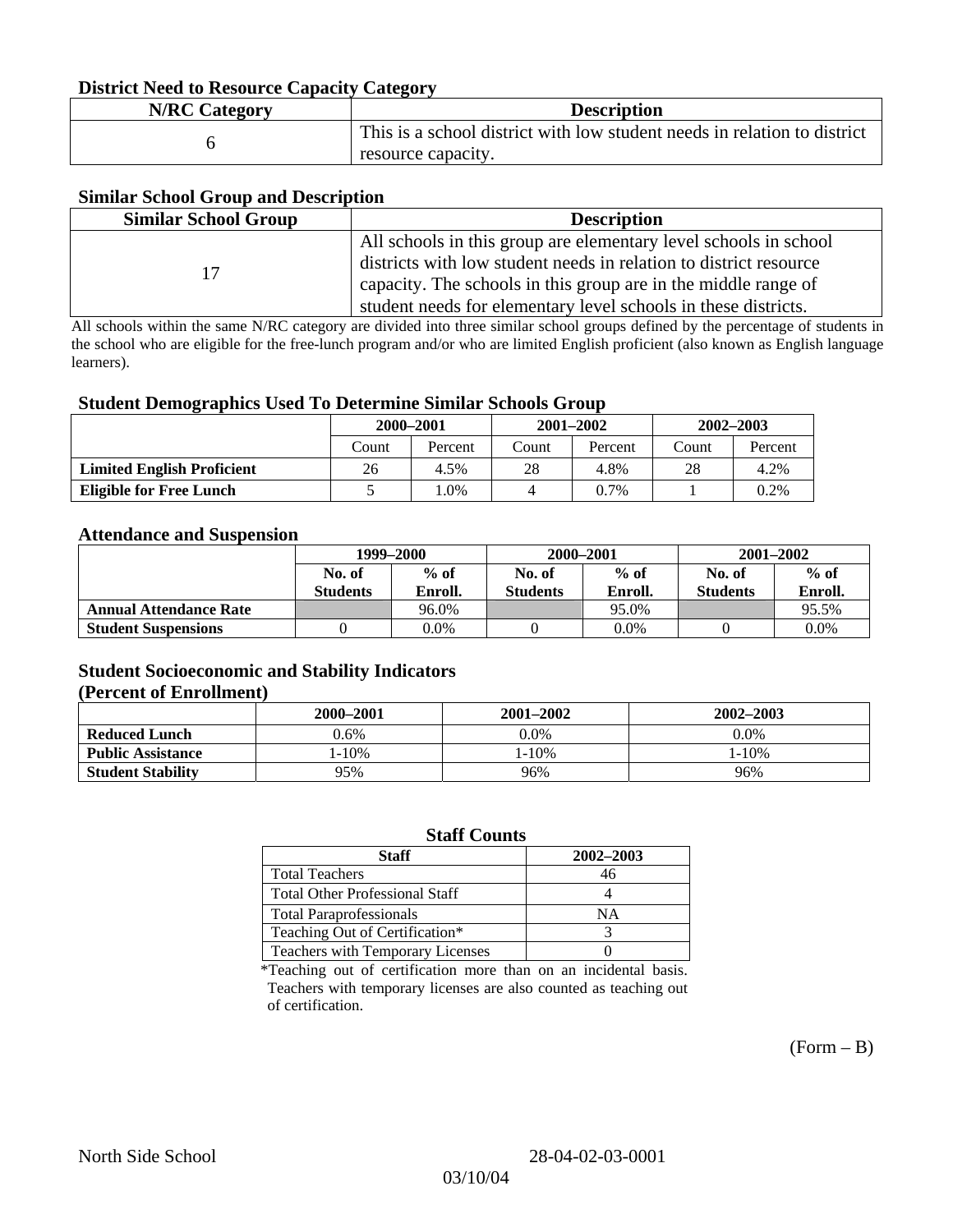# **Career Development and Occupational Studies (CDOS)**

## **Percentage of Students Documenting Self- and Career-Awareness Information and Career Exploration Activities, K–3**

| <b>Grades</b> | $2000 - 01$ | $2001 - 02$ | $2002 - 03$ |
|---------------|-------------|-------------|-------------|
| K–1           |             | $9\%$       | $0\%$       |
|               |             | $0\%$       | $0\%$       |

## **Students Developing a Career Plan, 4–12**

| <b>Grades</b> |                                      | $2000 - 01$ | $2001 - 02$ | $2002 - 03$ |
|---------------|--------------------------------------|-------------|-------------|-------------|
|               | Number of General-Education Students |             | 0           | $\Omega$    |
| $4 - 5$       | Number of Students with Disabilities |             | 0           | $\Omega$    |
|               | Number of All Students               |             | 0           | $\Omega$    |
|               | Percent of Enrollment                |             | $0\%$       | $0\%$       |
|               | Number of General-Education Students |             | 0           | 0           |
| $6 - 8$       | Number of Students with Disabilities |             | $\Omega$    | $\Omega$    |
|               | Number of All Students               |             | $\theta$    | $\Omega$    |
|               | Percent of Enrollment                |             | $0\%$       | $0\%$       |
|               | Number of General-Education Students |             | 0           | $\Omega$    |
| $9 - 12$      | Number of Students with Disabilities |             | 0           | $\Omega$    |
|               | Number of All Students               |             | $\Omega$    | $\Omega$    |
|               | Percent of Enrollment                |             | $0\%$       | 0%          |

# **Second Language Proficiency Examinations**

### **General-Education Students**

| <b>Test</b> | 2000-2001         |           |            | 2001-2002 | 2002-2003         |           |
|-------------|-------------------|-----------|------------|-----------|-------------------|-----------|
|             | <b>No. Tested</b> | % Passing | No. Tested | % Passing | <b>No. Tested</b> | % Passing |
| French      |                   | 0%        |            | 0%        |                   | 0%        |
| German      |                   | 0%        |            | $0\%$     |                   | 0%        |
| Italian     |                   | 0%        |            | 0%        |                   | 0%        |
| Latin       |                   | 0%        |            | 0%        |                   | 0%        |
| Spanish     |                   | 0%        |            | 0%        |                   | 0%        |

### **Students with Disabilities**

| <b>Test</b> | 2000-2001         |           | 2001-2002  |           | 2002-2003         |           |
|-------------|-------------------|-----------|------------|-----------|-------------------|-----------|
|             | <b>No. Tested</b> | % Passing | No. Tested | % Passing | <b>No. Tested</b> | % Passing |
| French      |                   | 0%        |            | 0%        |                   | 0%        |
| German      |                   | 0%        |            | $0\%$     |                   | 0%        |
| Italian     |                   | 0%        |            | 0%        |                   | 0%        |
| Latin       |                   | 0%        |            | 0%        |                   | 0%        |
| Spanish     |                   | 0%        |            | 0%        |                   | 0%        |

(Form-D)